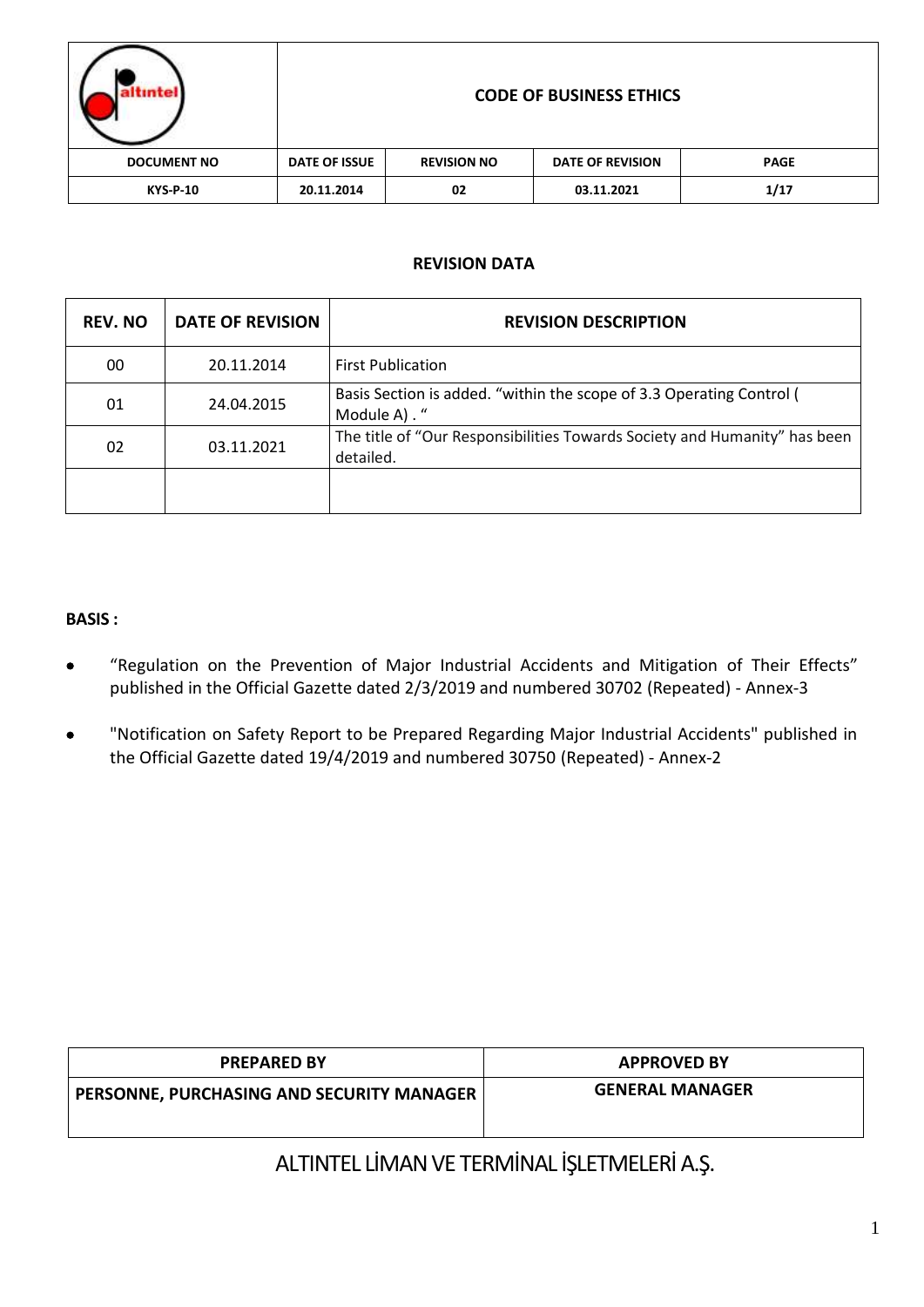|                    | <b>CODE OF BUSINESS ETHICS</b> |                    |                         |             |
|--------------------|--------------------------------|--------------------|-------------------------|-------------|
| <b>DOCUMENT NO</b> | <b>DATE OF ISSUE</b>           | <b>REVISION NO</b> | <b>DATE OF REVISION</b> | <b>PAGE</b> |
| <b>KYS-P-10</b>    | 20.11.2014                     | 02                 | 03.11.2021              | 2/17        |

# CODES OF BUSINESS ETHICS

### **I. OUR CODES OF BUSINESS ETHICS**

### **A. Honesty**

Accuracy and honesty are our primary values in all our business processes and relationships. We act with integrity and honesty in our relations with our employees and all our stakeholders.

### **B. Privacy**

Confidential and proprietary information includes information about Altıntel Liman and Terminal İşletmeleri that may create a competitive disadvantage, trade secrets, financial and other information that has not yet been disclosed to the public, information on personnel rights, and information within the framework of "confidentiality agreements" concluded with third parties.

As Altıntel employees, we care the privacy and the protection of private information of our customers, employees and other relevant persons and organizations we work with. We protect confidential information about our company's activities, we use this information only for ALTINTEL's purposes. We share this information with the relevant persons only within the limits of the powers specified.

It is absolutely unacceptable for us to gain any commercial interest by leaking any confidential information belonging to Altıntel. When leaving our company, we do not let out confidential information and documents, projects, regulations and similar works that we possess due to our duties.

### **C. Conflict of Interest**

As ALTINTEL employees, we aim to avoid conflicts of interest. By taking advantage of our current position, we do not derive personal benefits from individuals and organizations with whom we have business relations, personally, through our family or relatives. Outside ALTINTEL, we do not engage in business activities based on additional financial interests without the approval of senior management. We refrain from using ALTINTEL name, power and our identity for personal benefit.

In the event of a potential conflict of interest, we apply these methods when we believe that the interests of relevant parties can be safely protected through legal and ethical methods. When in doubt, we consult our manager or the Ethics Committee.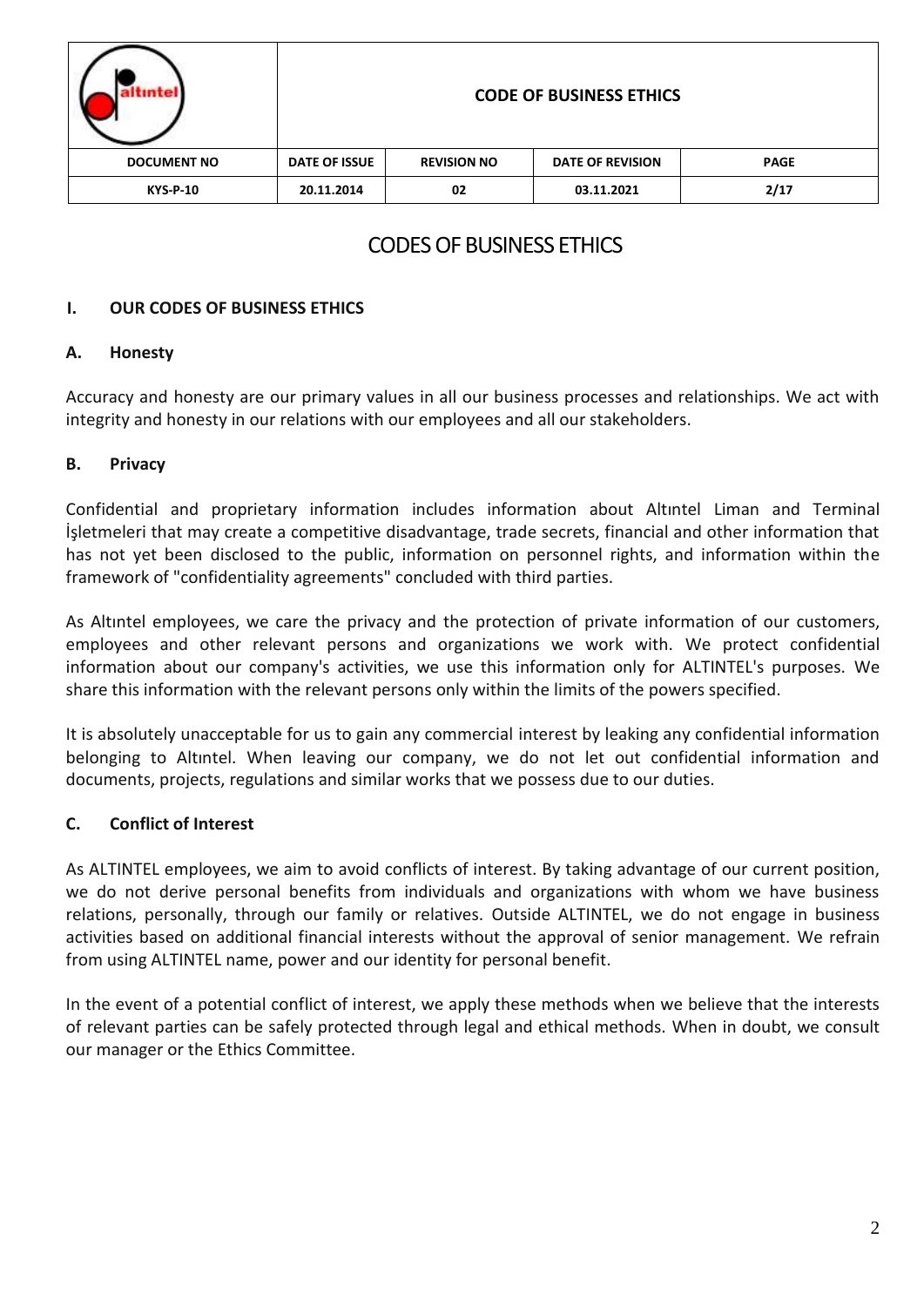|                    |                      |                    | <b>CODE OF BUSINESS ETHICS</b> |             |
|--------------------|----------------------|--------------------|--------------------------------|-------------|
| <b>DOCUMENT NO</b> | <b>DATE OF ISSUE</b> | <b>REVISION NO</b> | <b>DATE OF REVISION</b>        | <b>PAGE</b> |
| <b>KYS-P-10</b>    | 20.11.2014           | 02                 | 03.11.2021                     | 3/17        |

# **D. Our Responsibilities**

In addition to our legal responsibilities, we take care to fulfill our responsibilities listed below towards our customers, employees, shareholders, suppliers and business partners, our competitors, society, humanity and ALTINTEL.

# **1. Our Legal Responsibilities**

We carry out all our current activities and transactions at home and abroad within the framework of the laws of the Republic of Turkey and international law, and provide accurate, complete, and understandable information to legal regulatory institutions and organizations in a timely manner.

While carrying out all our activities and transactions, we are at an equal distance to all kinds of public institutions and organizations, administrative constitutions, non-governmental organizations, and political parties without any expectation of benefit, and we fulfill our obligations with this sense of responsibility.

# **2. Our Responsibilities Towards Our Customers**

We work with a proactive approach focused on customer satisfaction, responding to the needs and demands of our customers in the shortest time and in the most appropriate style. We deliver our services on time and under the conditions we promised, and we approach our customers within the framework of respect, honor, justice, equality, and etiquette.

# **3. Our Responsibilities Towards Employees**

We ensure that employees' personal rights are fully and correctly used. We approach our employees honestly and fairly, and commit to a non-discriminatory, safe, and healthy working environment. We make the necessary effort for the personal development of our employees, support them in volunteering for appropriate social activities with the awareness of social responsibility, and observe the balance between business life and private life.

# **4. Our Responsibilities Towards Our Partners**

By giving priority to the continuity of ALTINTEL and in line with the goal of creating value for our partners, we avoid taking unnecessary or unmanageable risks and aim for sustainable profitability. We act within the framework of financial discipline and accountability, and we manage our company's resources and assets, as well as our working time, with an awareness of efficiency and savings. We care for increasing our competitiveness and investing in areas that have growth potential and that will provide the highest return on the connected resource. In our public statements and to our shareholders, we provide timely, accurate, complete, and comprehensible information about our financial statements, strategies, investments and risk profile.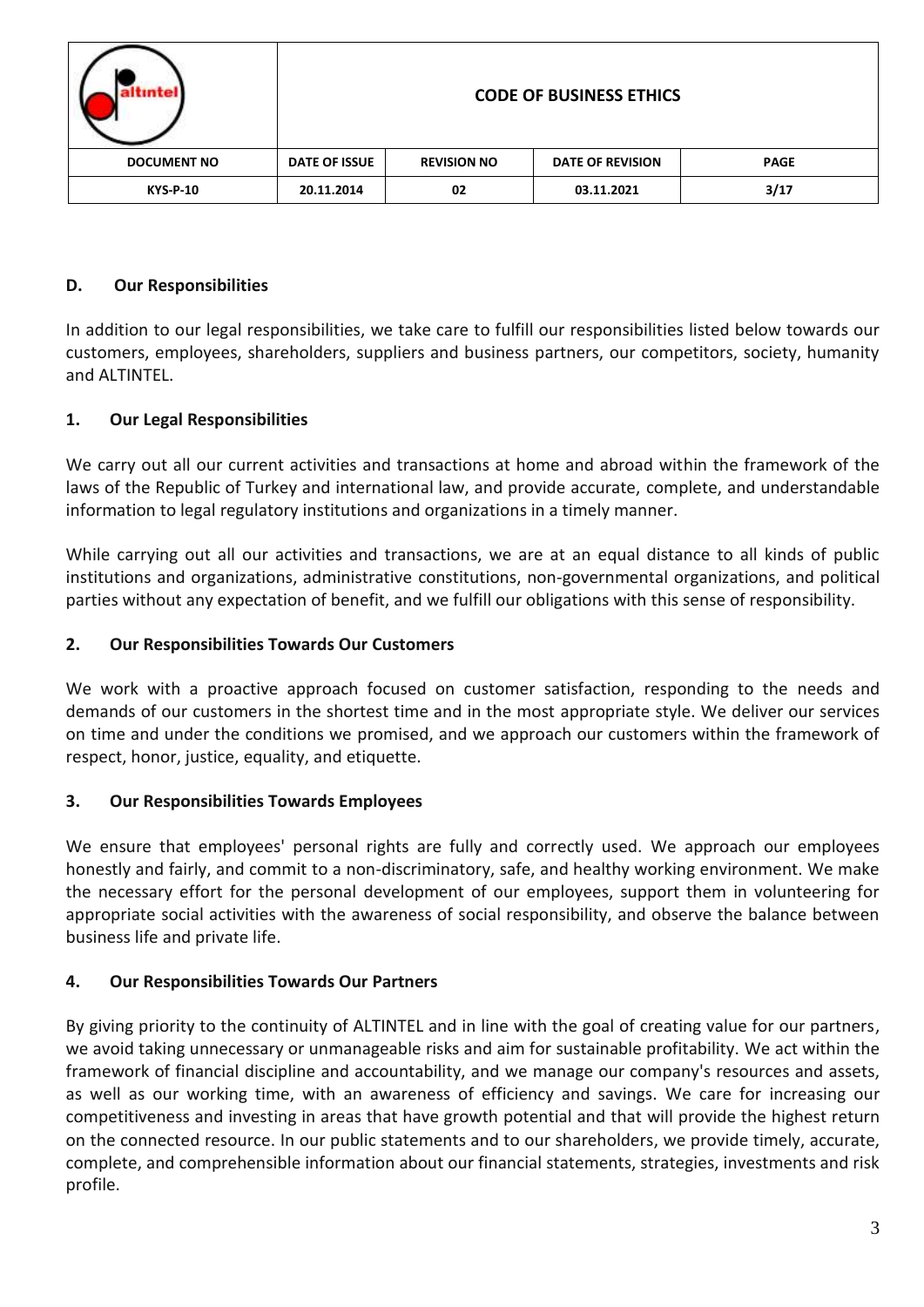| "nte-              | <b>CODE OF BUSINESS ETHICS</b> |                    |                         |             |  |
|--------------------|--------------------------------|--------------------|-------------------------|-------------|--|
| <b>DOCUMENT NO</b> | <b>DATE OF ISSUE</b>           | <b>REVISION NO</b> | <b>DATE OF REVISION</b> | <b>PAGE</b> |  |
| <b>KYS-P-10</b>    | 20.11.2014                     | 02                 | 03.11.2021              | 4/17        |  |

### **5. Our Responsibilities Towards Our Suppliers/Business Partners**

We act fairly and respectfully as expected from a good customer and show due diligence to fulfill our obligations on time. We carefully protect the confidential information of our business partners and the people and organizations we do business with.

### **6. Our Responsibilities Towards Our Competitors**

We compete effectively only in areas that are legal and ethical and avoid unfair competition.

We support the efforts to ensure the targeted competitive structure within the society.

### **7. Our Responsibilities Towards Society and Humanity**

The protection of democracy, human rights and the environment, education and charity, the elimination of crime and corruption are very important to us. With the awareness of being a good citizen, we act sensitively as a pioneer in social issues. We try to take a role in non-governmental organizations, public interest services, and appropriate activities on these issues. We act sensitively on the traditions and cultures of Turkey and the countries where we carry out international projects. We do not give or accept bribes or gifts and similar products and services at an excessive price.

We act in accordance with the Labor Law and the International Labor Organization (ILO) agreements, to which the Republic of Turkey is a party, on the issue of not employing child labor. We also ensure that our suppliers comply with the aforementioned legislation. We strive to ensure that our working hours do not exceed the limits stipulated by the law so that our employees can spare time for their private lives as well. We reimburse our employees for all work considered overtime as wages or additional leave entitlements according to the legislation. It is not allowed to make or develop an application that will cause forced labor within the organization and in any of its suppliers. We ensure that working conditions are in line with relevant laws and best practices.

Altıntel Terminal Liman does not accept the employment of child labor within the institution and all other business partners and suppliers. It rejects all forms of discrimination in recruitment and placement and business activity processes. No one can be subjected to discrimination due to gender, race, religion, language and other material and moral differences.

### **8. Our Responsibilities to the Environment**

We take as many measures as possible in work areas and daily activities to minimize negative impacts on the environment. We arrange training programs to increase the awareness of our company employees on this issue.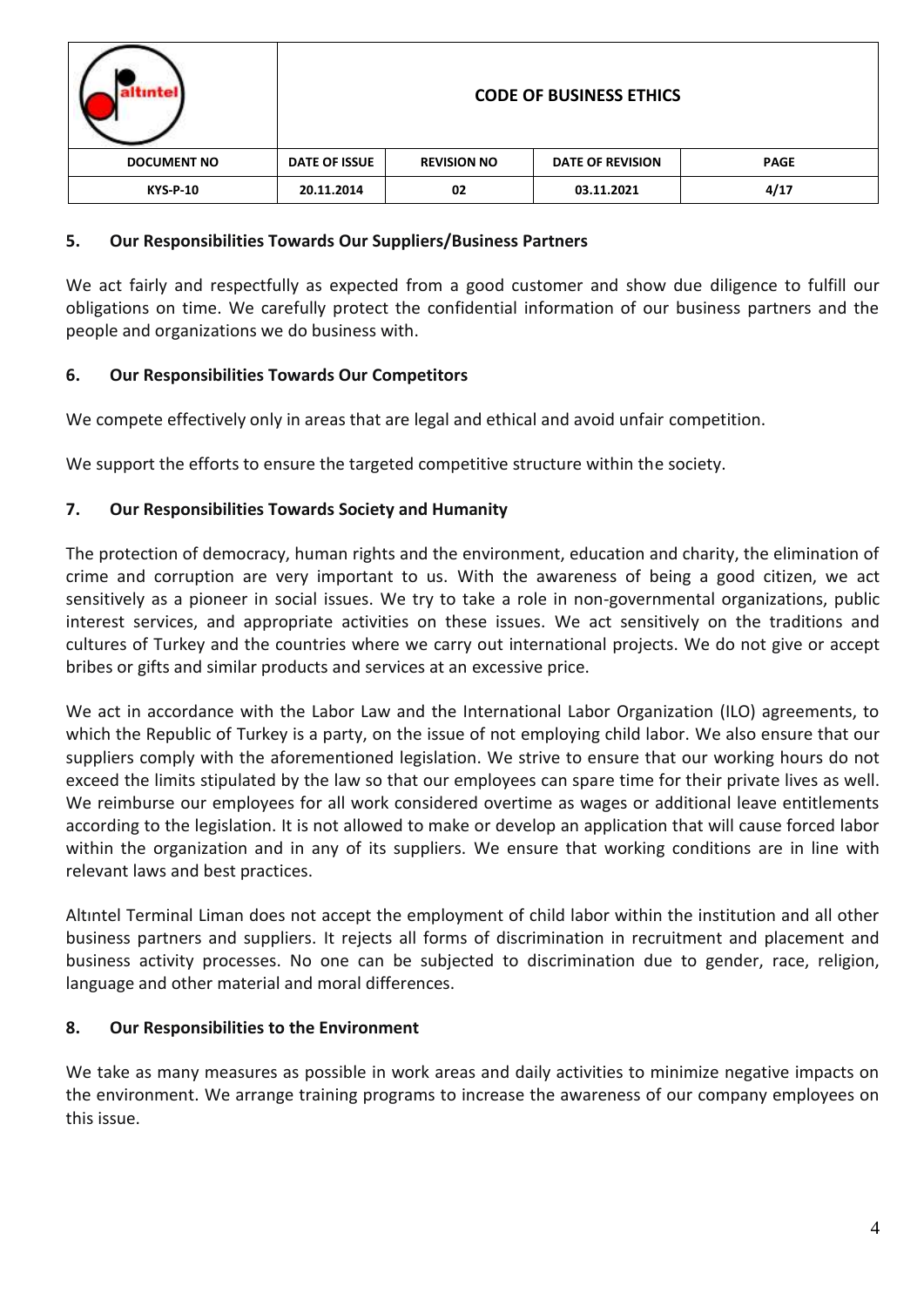|                    |               |                    | <b>CODE OF BUSINESS ETHICS</b> |             |
|--------------------|---------------|--------------------|--------------------------------|-------------|
| <b>DOCUMENT NO</b> | DATE OF ISSUE | <b>REVISION NO</b> | <b>DATE OF REVISION</b>        | <b>PAGE</b> |
| <b>KYS-P-10</b>    | 20.11.2014    | 02                 | 03.11.2021                     | 5/17        |

### **9. Our Responsibilities Towards "ALTINTEL" Name**

Our business partners, customers and other stakeholders trust us with our professional competence and integrity. We try to keep this reputation at the highest level.

We offer our services within the framework of Company policies, professional standards, commitments, and ethical rules and show the necessary dedication to fulfill our obligations.

We care for providing services in areas where we believe we are and will be professionally competent and we aim to work with customers, business partners and employees who meet the criteria of accuracy and legitimacy. We do not work with those who harm the morality of the society, harm the environment and public health.

We express only our company's views, not ours, in public and in areas where the audience thinks we are speaking on behalf of our Company.

When we encounter complex situations that may put ALTINTEL at risk, we first consult with appropriate personnel by following appropriate technical and administrative consultation procedures.

# **II. POLICIES SUPPORTING BUSINESS ETHICS**

### **A. Conflict of Interest Policy**

It is essential that company employees stay away from situations that may create a conflict of interest. It is among the most important responsibilities of all employees that the company's resources, name, identity, and power are not used for personal benefit, and avoid situations that may adversely affect the name and reputation of the organization. The following principles of practice determine the situations of conflict of interest and the principles to be applied in such situations that Company employees may encounter in their private lives while performing their duties or due to their business relationships.

# **Code of Practice**

### **1. Activities That May Create Conflict of Interest**

All Company employees are required to fully comply with the principles presented and the situations listed below as activities that may create a conflict of interest. The company does the necessary work to encourage its employees to comply with these principles.

### **i. Engaging in Activities That May Create a Conflict of Interest**

Employees do not enter into a business relationship that provides mutual or nonreciprocal benefits with their family members, friends or other third parties in any way. For example, an employee with purchasing authority should avoid doing business with a supplier where a family member works.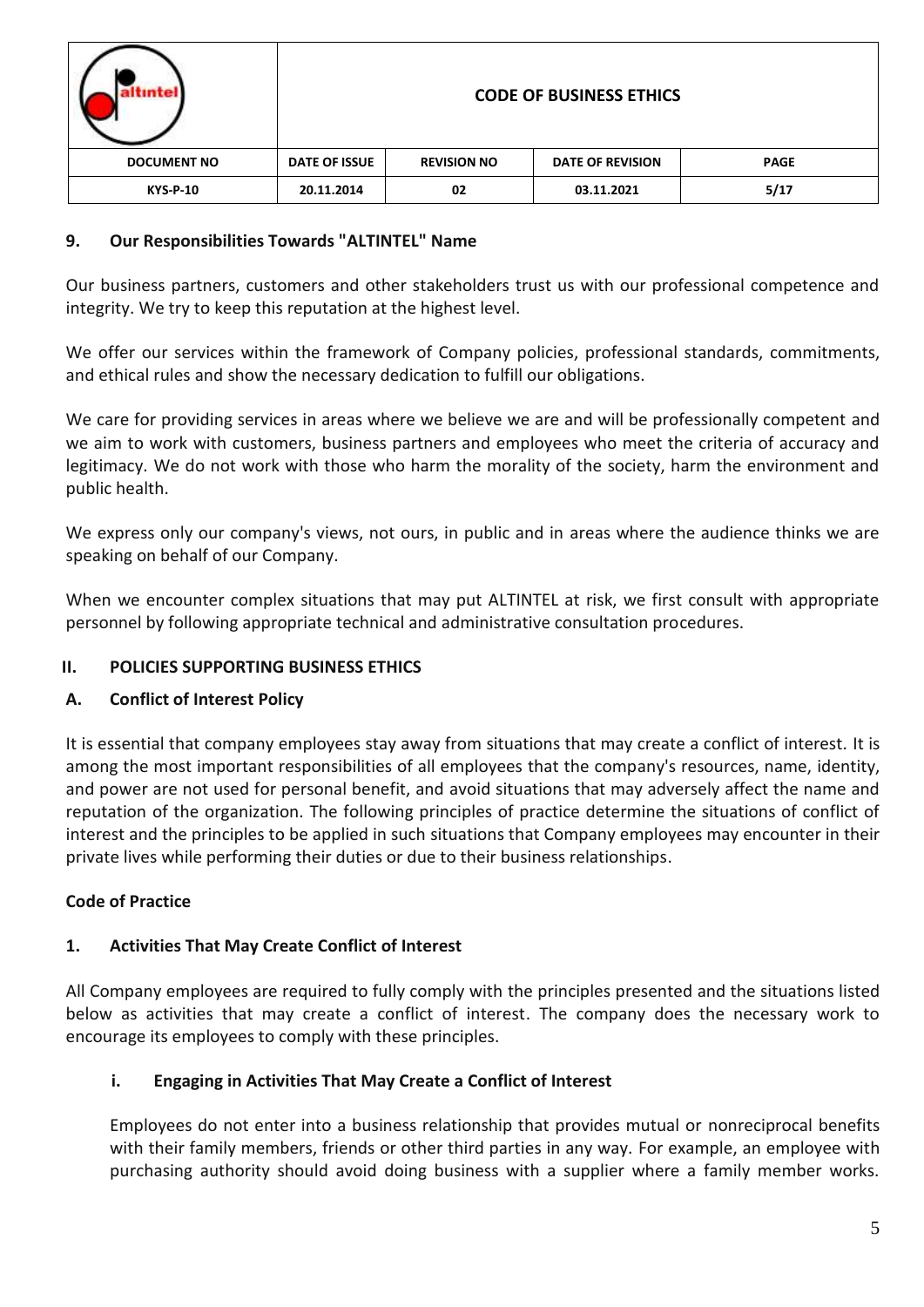| intel              |                      |                    | <b>CODE OF BUSINESS ETHICS</b> |             |
|--------------------|----------------------|--------------------|--------------------------------|-------------|
| <b>DOCUMENT NO</b> | <b>DATE OF ISSUE</b> | <b>REVISION NO</b> | <b>DATE OF REVISION</b>        | <b>PAGE</b> |
| <b>KYS-P-10</b>    | 20.11.2014           | 02                 | 03.11.2021                     | 6/17        |

Exceptional cases are subject to the knowledge and approval of the Company's Senior Management. In that vein, Company employees should also be careful about conflicts of interest that may arise due to their close family members working for competitor company.

Employees cannot gain any commercial interest by leaking any information about the Company from inside, and cannot lead others to gain benefits.

It is essential that ALTINTEL employees do not work directly or indirectly in any work that requires them to be considered as "tradesmen" or "craftsmen", and not to work for another person and/or institution, under any name whatsoever, during or outside working hours, in return for a wage or similar benefit. However, the fact that the employees work for another person (family member, friend, other third parties) and/or the institution outside of working hours in return for a wage or similar benefit is possible:

- Unless it creates a conflict of interest with their duties and practices in the company
- Unless it creates inconveniences with other business ethics rules and policies supporting these rules
- Unless it adversely affects their ability to continue their duties in the company
- With management approval

For the General Manager and all positions reporting to the General Manager, it is given by the General Manager of ALTINTEL with the opinion of the Ethics Committee, following the opinion of the manager to whom she is affiliated. For other employees, it is given by the company's General Manager with the opinion of the company's Code of Ethics Advisor, the company's Administrative Affairs and Human Resources Manager.

Altıntel employees cannot work in competitor or companies with which the Company has business relations. They can work in non-profit organizations and universities in social responsibility and charitable roles with the approval of the management provided that they do not disrupt their duties within the Company.

Managers who are in a position to make a hiring decision cannot hire their spouses, close relatives and relatives of these people.

Employees can make speeches and write professional articles on subjects that are not related to the company and its activities and are not contrary to its policies. In order to use the Company name in these activities, approval from the top management is required.

Employees of companies can be active in any political party, individually and voluntarily. Managers cannot ask their employees to do political work or join a party. It is possible for the employees to take part in any political party under the following conditions: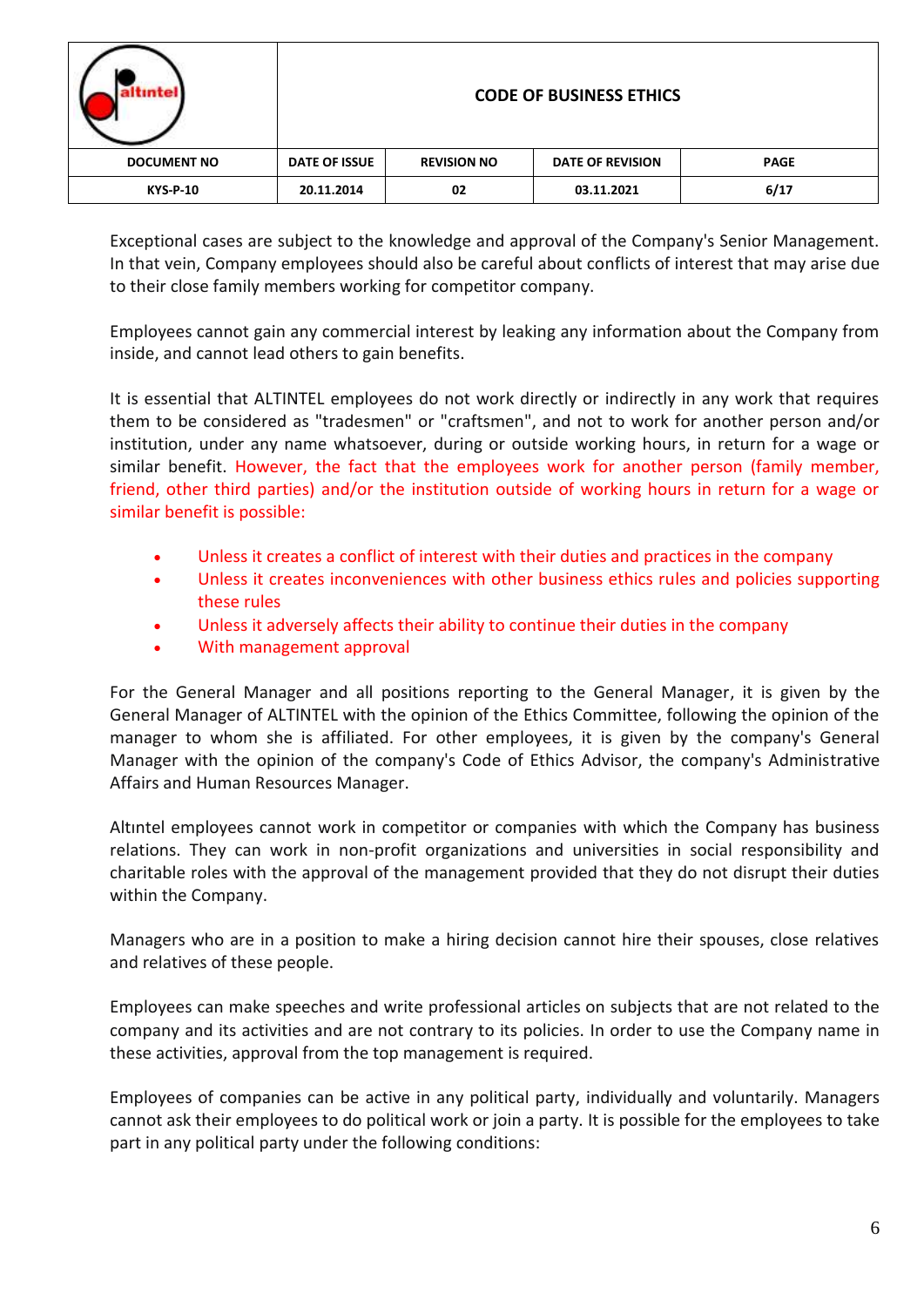| intel              |               |                    | <b>CODE OF BUSINESS ETHICS</b> |             |
|--------------------|---------------|--------------------|--------------------------------|-------------|
| <b>DOCUMENT NO</b> | DATE OF ISSUE | <b>REVISION NO</b> | <b>DATE OF REVISION</b>        | <b>PAGE</b> |
| <b>KYS-P-10</b>    | 20.11.2014    | 02                 | 03.11.2021                     | 7/17        |

- Employees taking part in any political activity should not create a conflict of interest with their duties in the company and ALTINTEL's practices and approaches.
- Employees cannot engage in any political activities during working hours and cannot take the time of their colleagues regarding these activities.
- Employees cannot use the company name, position, title and company resources during their political activities.

Employees may make personal financial or moral aid and/or donations to third parties outside the Company, and may take part in charitable organizations.

### **ii. Misconduct**

It is unacceptable for the employees to harm the Company by using their powers for the benefit of themselves and/or their relatives and without the care expected from them.

Employees cannot directly or indirectly derive personal gain from the purchasing and sales activities of the Company and from all transactions and contracts to which it is a party.

Employees may not engage in acts and behaviors contrary to ethics, law, and Company discipline.

### **iii. Use of Resources**

In the use of resources on behalf of the company, the interests of the company are taken into account. Company assets, facilities and personnel cannot be used outside of the Company under any name and for anyone's benefit, without the benefit of the Company. The principle of "saving in all matters" is applied by all personnel.

The right use of resources for the benefit of the Company also requires the right use of time. Company employees use their time well during business hours and do not spare time for their private work during business hours. Managers cannot assign employees for their personal work.

It is essential that private visitors are not accepted during working hours. Employees are required to complete the appointments for compulsory visitors in a reasonable time in connection with the subject of the visit and in a way that does not hinder the workflow.

### **iv. Relations with Other Persons and/or Organizations with which the Company Has a Commercial Relationship**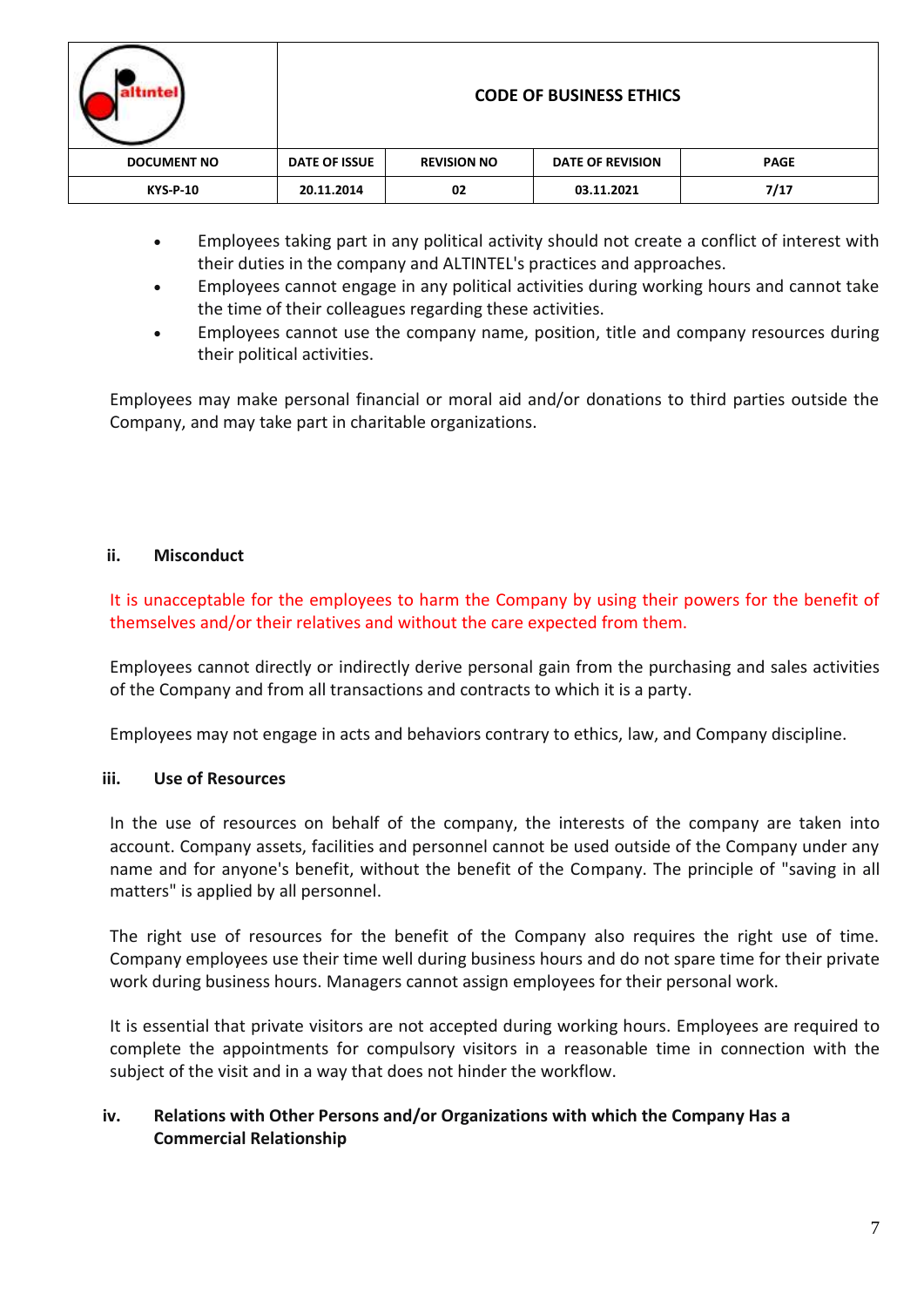| tintel             |                      |                    | <b>CODE OF BUSINESS ETHICS</b> |             |
|--------------------|----------------------|--------------------|--------------------------------|-------------|
| <b>DOCUMENT NO</b> | <b>DATE OF ISSUE</b> | <b>REVISION NO</b> | <b>DATE OF REVISION</b>        | <b>PAGE</b> |
| <b>KYS-P-10</b>    | 20.11.2014           | 02                 | 03.11.2021                     | 8/17        |

Private business relations cannot be established with the Company's customers, subcontractors or suppliers and other persons and/or organizations with which the Company has commercial relations. No personal loan and/or goods/services can be taken. Loan money and/or goods/services cannot be given to other persons and/or organizations with which the company has commercial relations.

The following points are taken into consideration in relations with customers: Even in favor of the customer, a transaction cannot be made without the knowledge of the customer, and even if it is in favor of the company, the customer's weaknesses cannot be exploited, and the customer cannot be profited by giving incomplete or incorrect information.

Company personnel may not request or imply gifts from other persons and/or organizations with whom the Company has commercial relations. No gifts, money, checks, property, free vacations, exclusive discounts or similar are accepted that will put the company under liability. Personal aid and donations cannot be accepted from any person or organization that has a business relationship with the Company. The Policy of Accepting and Giving Gifts is applied in relation to the subject.

### **v. Media Relations**

Making a statement to any broadcasting organization, making an interview, participating in seminarsconferences and similar places as a speaker depends on the approval of the company's senior management. No personal gain can be obtained from these activities.

### **vi. Representing the Company**

All kinds of fees that will accrue due to the duties performed in all kinds of associations, employers' unions and similar non-governmental organizations representing the company are donated to the relevant institution or the channels indicated by the relevant institution.

Payments made by third parties to the Company employee as seminar speaker fee or in return for a similar service are similarly donated to the relevant institution or channels indicated by the institution. Except money, these people may receive awards, plaques and similar gifts that are given as a memory of the day and have symbolic value.

# **B. Policy for Accepting and Giving Gifts**

It is essential that the company and its employees do not accept gifts or benefits that may affect their impartiality, decisions, and behaviors, and do not attempt to provide gifts and benefits to third parties that may have such effects. The application principles defined below regulate the gift exchanges that the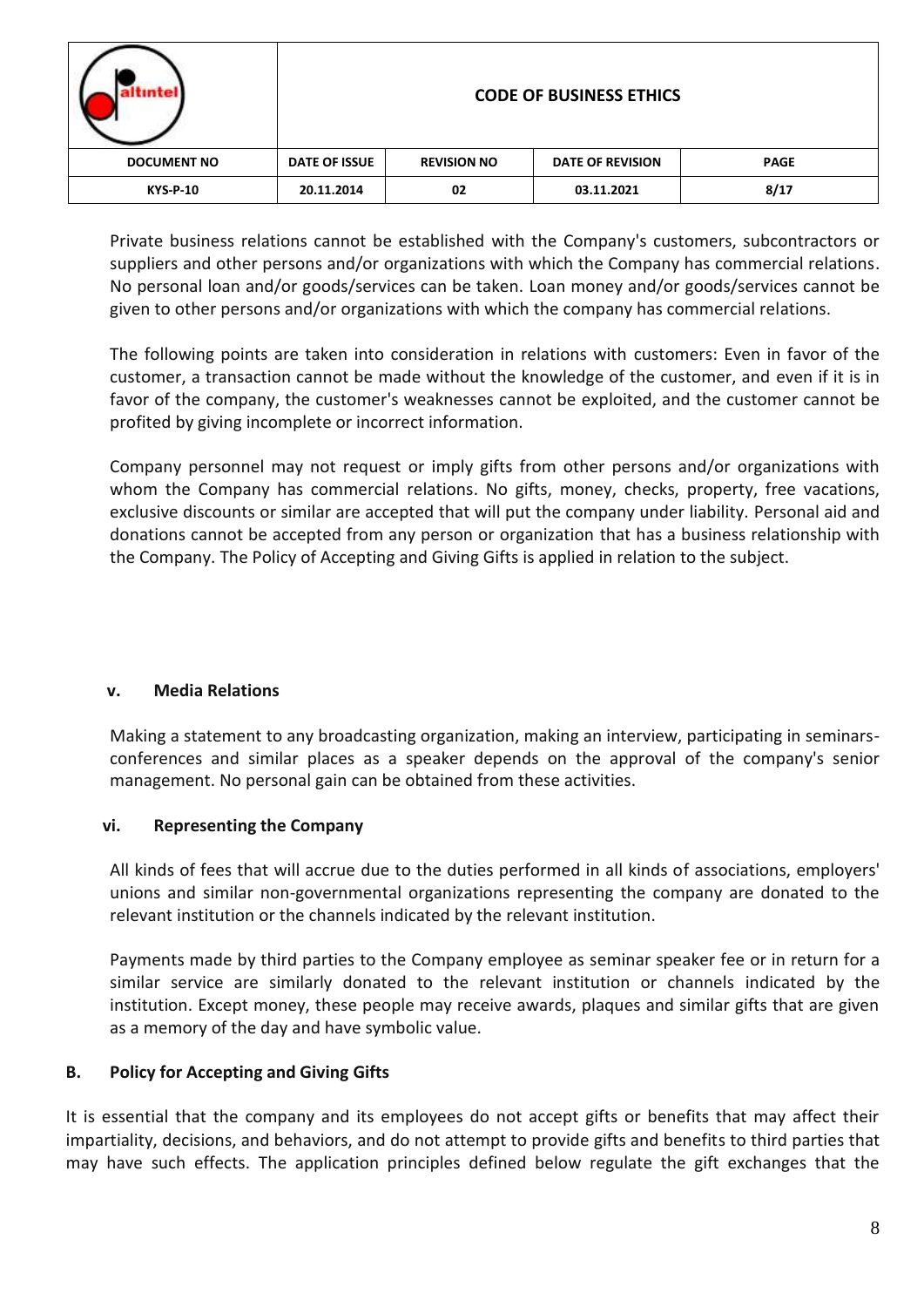|                    | <b>CODE OF BUSINESS ETHICS</b> |                    |                         |             |  |
|--------------------|--------------------------------|--------------------|-------------------------|-------------|--|
| <b>DOCUMENT NO</b> | <b>DATE OF ISSUE</b>           | <b>REVISION NO</b> | <b>DATE OF REVISION</b> | <b>PAGE</b> |  |
| <b>KYS-P-10</b>    | 20.11.2014                     | 02                 | 03.11.2021              | 9/17        |  |

Company employees may have with third parties and organizations with which they have business relations and determine the principles to be applied in this regard.

# **Code of Practice**

- **1.** Company employees are prohibited from receiving all kinds of benefits and gifts, whether they have economic value or not, that affect or may affect their impartiality, performance and decision-making while performing their duties.
- **2.** Company employees may receive and/or give the gifts.
	- Compatible with the corporate business objectives,
	- Compliant with applicable legislation and
	- Outlined in Article 3 or may agree to be subject to a special application, provided that the public's knowledge of the gift will not put the Company in a difficult position.
- **3.** Provided that it complies with the conditions specified in article 2.
	- Company employees, with the approval of the General Manager, can give and receive entertainment, treats and meals at acceptable standards in the business world.
	- In seminars and similar organizations attended on behalf of the company, awards, plaques and similar gifts with symbolic value can be received as a memory of the day except money.
- **4.** Provided that the above-mentioned conditions and gifts other than money, benefits, holidays, discounts and similar conditions are in accordance with the conditions listed in article 2, and If the total value of the gifts received is less than 250 TL for each calendar year and the person/institution giving the gift separately, no approval is required.
- **5.** It is forbidden to receive gifts or benefits that are implicitly or explicitly tied to a compensation.
- **6.** Receiving, giving, or offering bribes and/or commissions is unacceptable under any circumstances.
- **7.** It is forbidden for company employees to accept unrequited or borrowed money from subcontractors, suppliers, consultants, competitors, or customers, to cover travel expenses, event expenses and similar payments without the approval of the General Manager.
- **8.** The company's senior management approves what the gifts and promotional materials to be given by the company to customers, dealers and other third parties with whom it has business relations are. No separate authorization is required for the distribution of approved gifts and promotional materials.
- **9.** The Company may accept suitable products and services as gifts, provided that they comply with the conditions listed in clause 2 and, within the knowledge and approval of the Company's senior management, products or services that are suitable for the buyer's culture and ethical values may be given as gifts.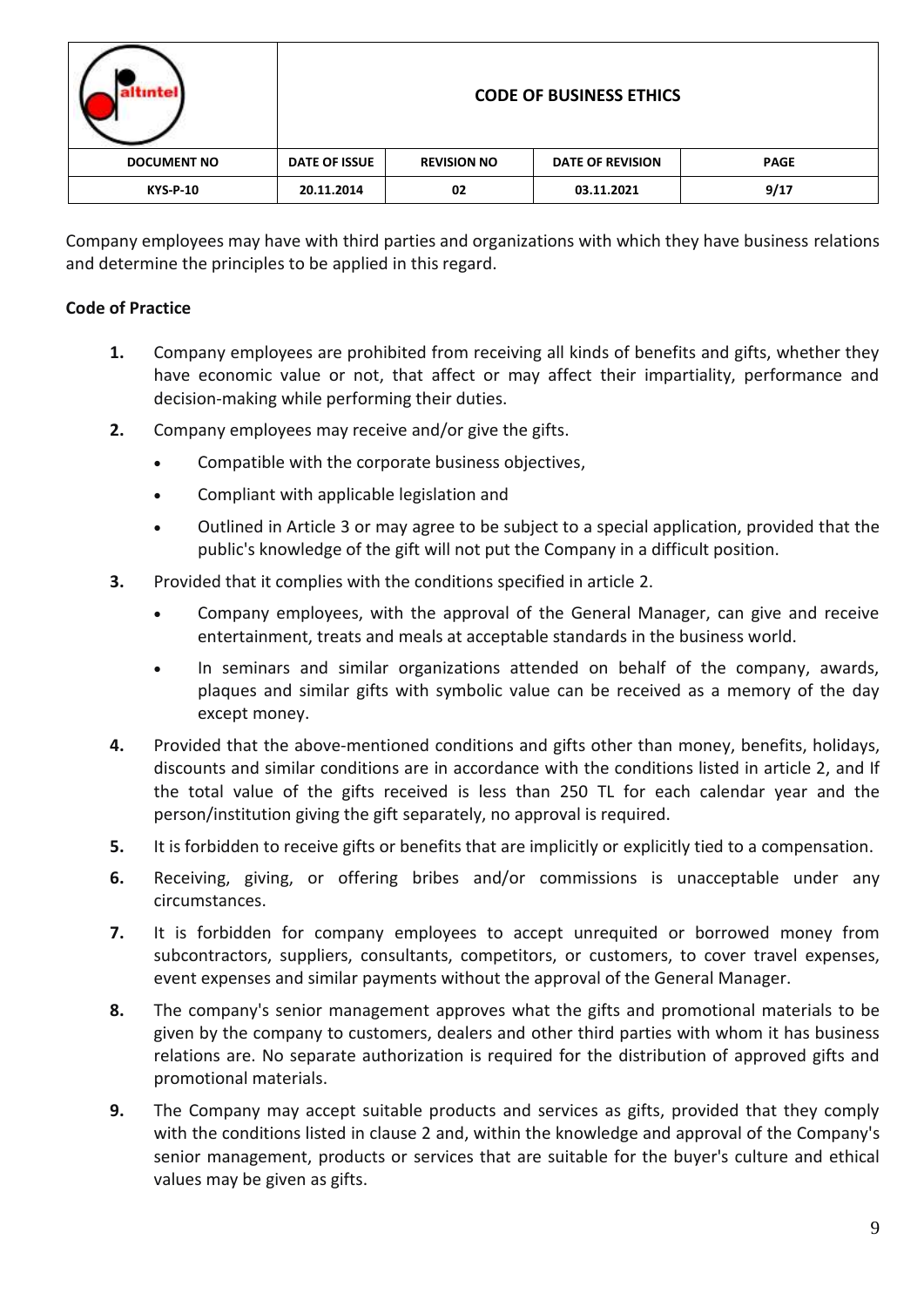|                    |               |                    | <b>CODE OF BUSINESS ETHICS</b> |             |
|--------------------|---------------|--------------------|--------------------------------|-------------|
| <b>DOCUMENT NO</b> | DATE OF ISSUE | <b>REVISION NO</b> | <b>DATE OF REVISION</b>        | <b>PAGE</b> |
| <b>KYS-P-10</b>    | 20.11.2014    | 02                 | 03.11.2021                     | 10/17       |

**10.** In exceptional cases where local cultural values require mutual gifts above the values determined in the company policy, these gifts can only be accepted on behalf of the Company and with the approval of the Company's senior management. In any case, the gift exchange should be done in accordance with the local culture.

### **C. Confidential Information Protection Policy**

Information is one of the most important assets that the Company will use to make its vision come true. In this direction, it is the joint responsibility of our company and employees to use information effectively, to share it correctly, and to ensure the confidentiality, honesty, and accessibility of information in this process. It is important for ALTINTEL to achieve the highest level of benefit that the management systems established and the processes implemented for the management and confidentiality of information in our company are in harmony with each other. Details of the practices related to the subject are included in the ARKEM Information Security Policy and related documents. The following principles of practice define confidential information for the Company and regulate the principles that employees must comply with regarding confidential information.

# **Code of Practice**

Provided that confidential information is not limited to these, the Company's trademark and similar intellectual property rights cover the database written, found, developed, made or put into practice by the personnel, including all kinds of innovations, printed communication materials, processes, advertising, product packaging and labels and plans (marketing, product, technical), business strategies , strategic partnerships and information on partners, financial information, personnel information, customer lists, product designs, know-how, specifications, identity of potential and real customers, information about suppliers and any similar written, graphic or machine-readable information.

The principles to be followed regarding confidential information are listed below:

- **1.** This information cannot be disclosed to third parties unless disclosure is required in accordance with Official Authorities and Legislation.
- **2.** This information cannot be changed, copied or destroyed. Necessary measures are taken to ensure that information is carefully kept, stored and not disclosed. Changes on information are recorded along with its date.
- **3.** Confidential files cannot be taken out of the institution. For confidential information that needs to be taken out of the institution, the approval of the information officer or senior management must be obtained.
- **4.** Passwords, user codes and similar identifying information used to access company information are kept confidential and not disclosed to anyone other than authorized users.
- **5.** Company confidential information is not spoken in public places such as dining halls, cafeterias, elevators, service cars and similar places.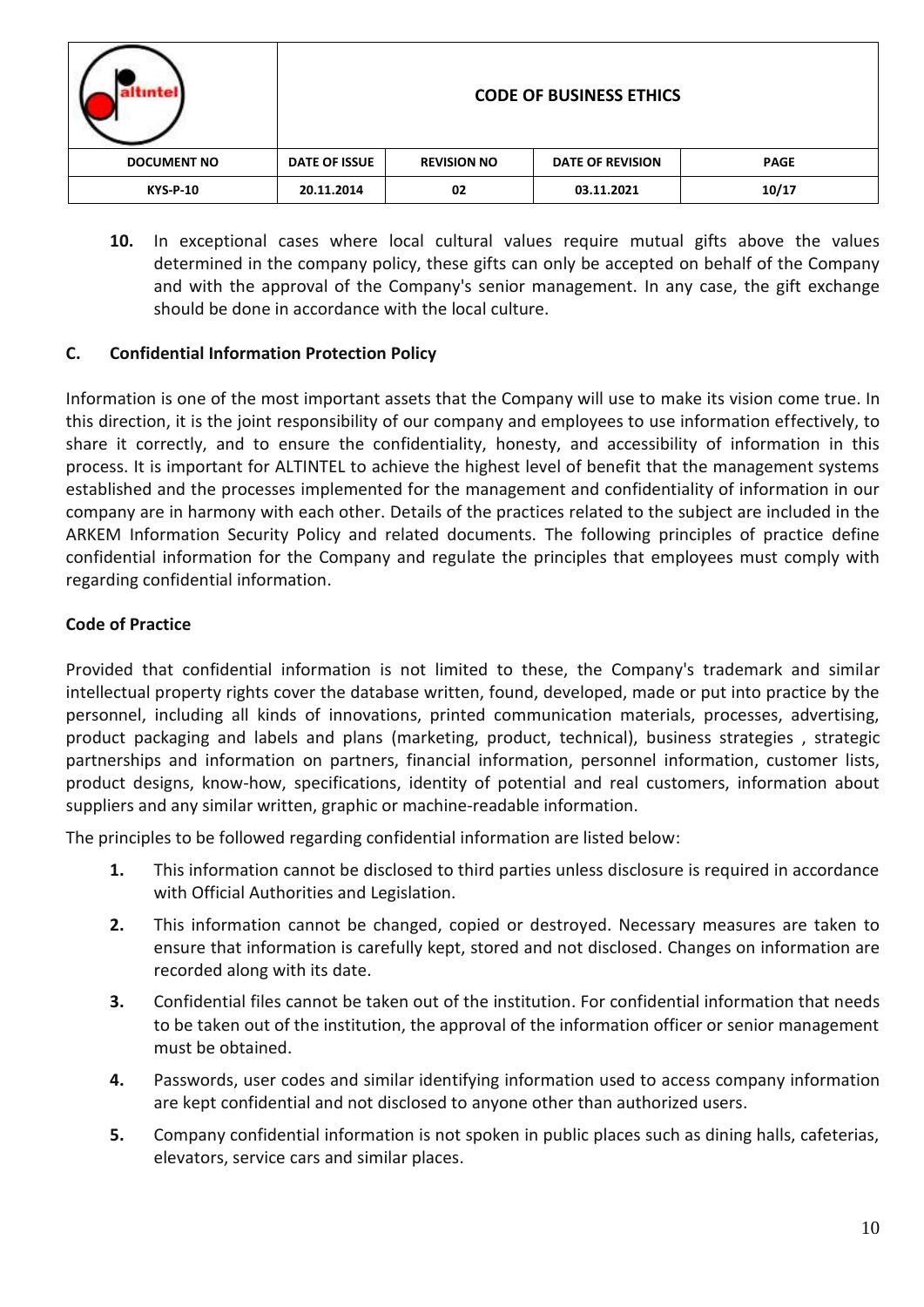| untel              | <b>CODE OF BUSINESS ETHICS</b> |                    |                         |             |  |
|--------------------|--------------------------------|--------------------|-------------------------|-------------|--|
| <b>DOCUMENT NO</b> | DATE OF ISSUE                  | <b>REVISION NO</b> | <b>DATE OF REVISION</b> | <b>PAGE</b> |  |
| <b>KYS-P-10</b>    | 20.11.2014                     | 02                 | 03.11.2021              | 11/17       |  |

- **6.** Confidential information is classified according to their degree of confidentiality, and clearly stated in the content of this information. Company personnel know the degree of confidentiality of the information they obtain due to their duties and act in accordance with this confidentiality. When there is hesitation in terms of confidentiality, a higher confidentiality class is acted upon and the relevant manager's opinion is sought when necessary.
- **7.** In case of sharing information with third parties and/or organizations for the benefit of the Company, a confidentiality agreement is signed for information sharing or a written confidentiality commitment is obtained from the other party in order to ensure that the responsibilities of these individuals and organizations regarding the security and protection of the shared information are understood.
- **8.** Ungrounded statements and/or gossip about persons or institutions cannot be made.
- **9.** The wages, side benefits and similar personal information of the personnel, which reflect the company policy and are personal, are confidential and cannot be disclosed to anyone other than the authorities. The information about the personnel is sent to the person privately. It is strictly forbidden for the personnel to disclose this information to others or to pressure other employees to disclose the information.

### **D. Policy of Establishing and Maintaining a Fair Working Environment**

The company considers the creation and maintenance of a fair working environment for its employees as one of its top priorities. It is aimed to increase the success, development and loyalty of employees by creating a fair, respectful, healthy and safe working environment that is compatible with all relevant laws and regulations. The following codes of practice set out the basic principles for establishing and maintaining a fair working environment in the Company.

### **Codes of Practice**

- **1.** Company practices comply with all applicable laws and regulations regarding employment and working life. Company employees also fulfill all legal requirements within the framework of their activities and act in accordance with legal regulations.
- **2.** Altıntel human resources policies and practices ensure that all other practices such as recruitment, promotion-transfer-rotation, remuneration, rewarding, social rights and similar are fair.
- **3.** It is unacceptable to discriminate among employees within the organization based on language, race, color, gender, political opinion, belief, religion, sect, age, physical disability and similar reasons.
- **4.** By creating a positive and harmonious working environment that supports cooperation in the company and preventing conflict environments, it is ensured that people with different beliefs, thoughts and opinions work in harmony.
- **5.** Employees' private lives and personal boundaries are respected.
	- Communications between persons cannot be violated by non-parties.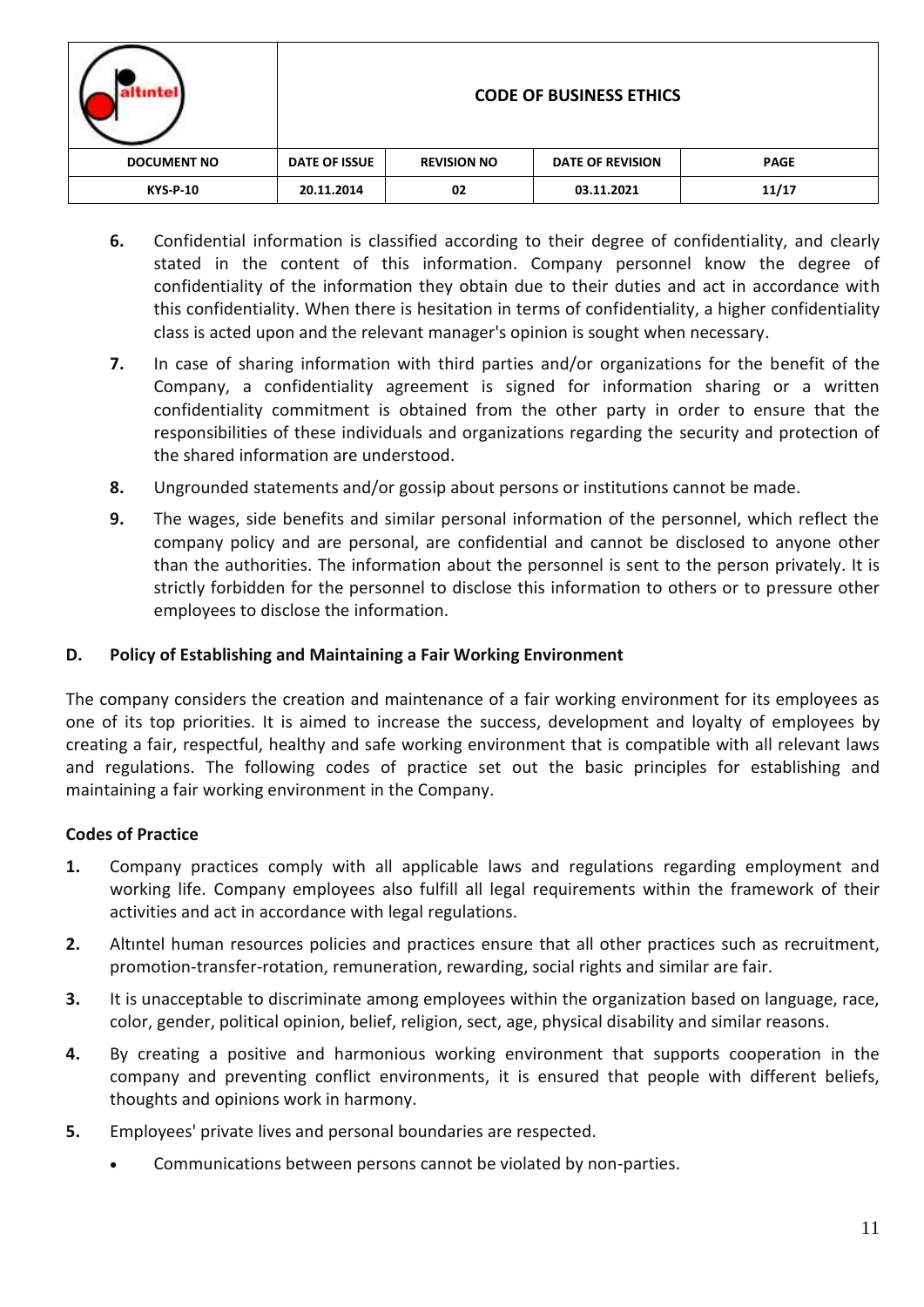| ntel               | <b>CODE OF BUSINESS ETHICS</b> |                    |                         |             |  |
|--------------------|--------------------------------|--------------------|-------------------------|-------------|--|
| <b>DOCUMENT NO</b> | DATE OF ISSUE                  | <b>REVISION NO</b> | <b>DATE OF REVISION</b> | <b>PAGE</b> |  |
| <b>KYS-P-10</b>    | 20.11.2014                     | 02                 | 03.11.2021              | 12/17       |  |

- It is forbidden to unlawfully transfer/disseminate/capture personal data to others, even if it is recorded in accordance with the law.
- Personal information of the personnel arising from the nature of the business relationship in the workplaces, and which may be required in the continuation is not misapplied and is not shared with third parties without the consent of the persons.
- The private and family life of all employees is respected.
- **6.** In addition to all kinds of immunities of employees, physical, sexual and emotional immunities are also observed.
	- Violating the immunity of employees in any way through physical, sexual and/or emotional harassment in the workplace or any place where they are due to work is against the law and ethical rules and this crime is not tolerated by the Company in any way. The purpose of this application is to ensure that employees work in a work environment where their physical, sexual and emotional immunity is protected.
	- Violation of a person's body immunity by sexual behavior and/or sexual harassment without physical contact is defined as sexual harassment. According to this, any behavior that can be considered within this definition is prohibited.
	- In addition, those who make a complaint or report about any harassment or who act negatively towards those who assist during the investigation are not tolerated in the same way.
- **7.** No employee can demand privileged treatment due to different gender, religion, language or race, cannot give privileges to anyone and cannot be subjected to a special application. It is unacceptable to make or gain concessions by taking advantage of differences such as gender, religion, language, race.
- **8.** It is ensured that the physical working environment and conditions of the workplace are healthy and safe for all employees.

# **III. LEGISLATION TO BE APPLIED**

Since ALTINTEL operates in international markets, company operations may be subject to different country laws and regulations. When question marks arise regarding the ethics of doing business in different countries, the regulations established in the country where the work is done should be followed first. If the monitoring of the regulations in the country and/or countries where the work will be carried out is of such a nature that it may create objectionable results in terms of the ethical values adopted by Altıntel, which will operate on the international platform, then we should try to find solutions within the ethical rules and procedures we have.

# **IV. EMPLOYEE RESPONSIBILITIES**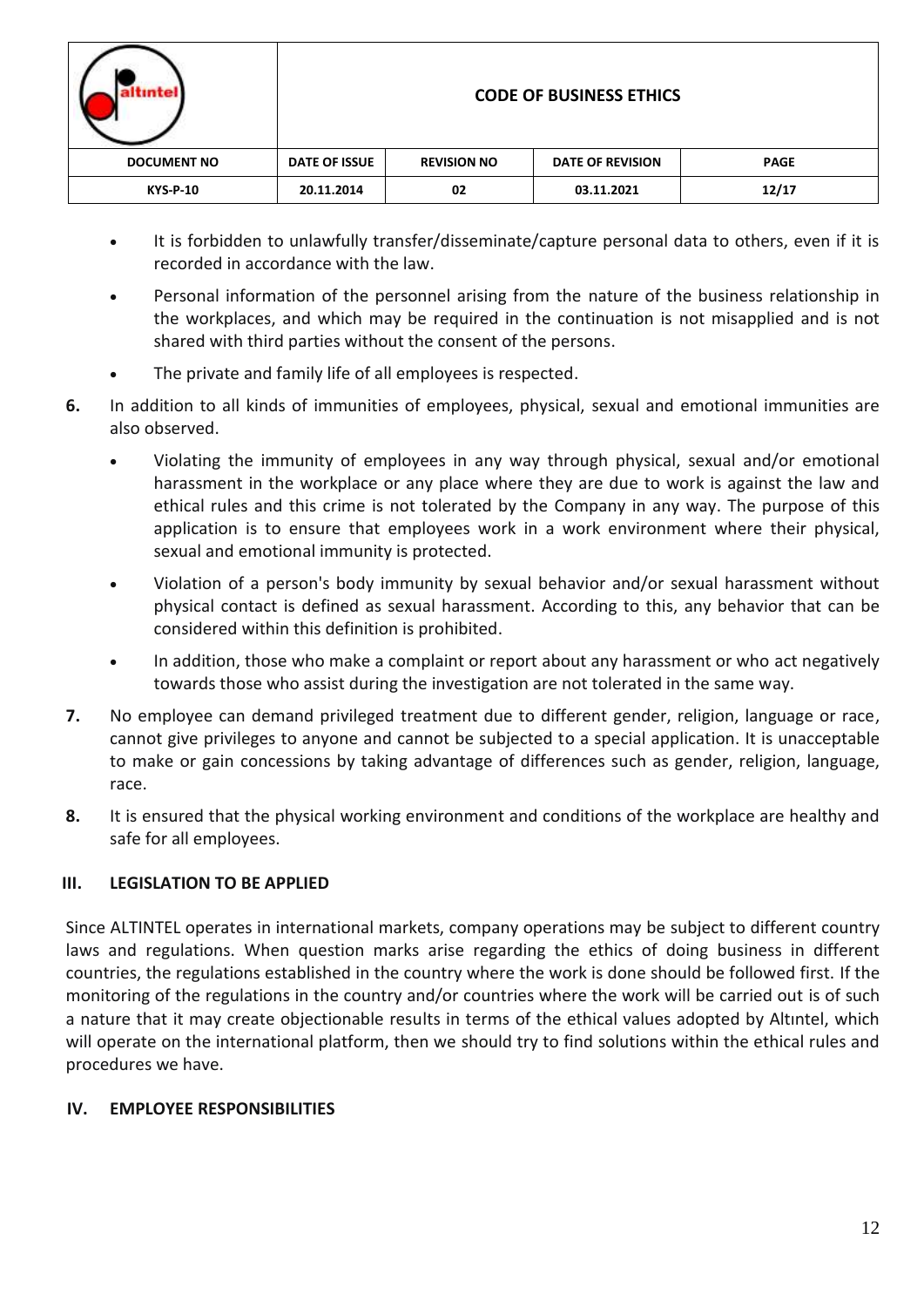| ntel               | <b>CODE OF BUSINESS ETHICS</b> |                    |                         |             |  |
|--------------------|--------------------------------|--------------------|-------------------------|-------------|--|
| <b>DOCUMENT NO</b> | DATE OF ISSUE                  | <b>REVISION NO</b> | <b>DATE OF REVISION</b> | <b>PAGE</b> |  |
| <b>KYS-P-10</b>    | 20.11.2014                     | 02                 | 03.11.2021              | 13/17       |  |

ALTINTEL has determined in detail the ethical rules on Ethics and related policies and procedures, how we should behave and how we should do our job. Compliance with these rules is the primary responsibility of all employees. In this direction, all employees have the responsibility to;

- Act in accordance with laws and regulations in all circumstances,
- Read the Altıntel Code of Business Ethics, know, understand, internalize, and act in accordance with the rules, principles and values in it,
- Learning the general and business-specific policies and procedures valid in the company,
- Consult with manager and human resources about potential violations related to himself or others,
- Promptly report potential violations of self or others; to convey their notifications on these issues, either verbally or written, to their manager, administrative affairs and human resources and/or the Ethics Committee by their names or anonymously,
- Follow the "Paths and Methods to be Followed While Making Ethical Decisions", which is defined in order to assist in acting in accordance with the rules and in solving problems,
- Cooperate with the Ethics Committee in ethical investigations and to keep the information related to the investigation confidential.

### **A. Ways and Methods to Be Followed While Making Ethical Decisions**

You should follow the steps below to guide you in deciding on an action plan and ask yourself these questions:

### **1. Identifying the Event, Decision or Problem**

- Have you been asked to do something that you think might be wrong?
- Are you aware of a potentially illegal or unethical business situation in the company or your business partners?
- Are you trying to make a decision and have doubts about how to act in accordance with business ethics?

### **2. Think Before You Decide**

- Try to clearly define and summarize the problem or question
- Ask yourself why there is a dilemma
- Consider options and consequences
- Consider who might be affected
- Consult others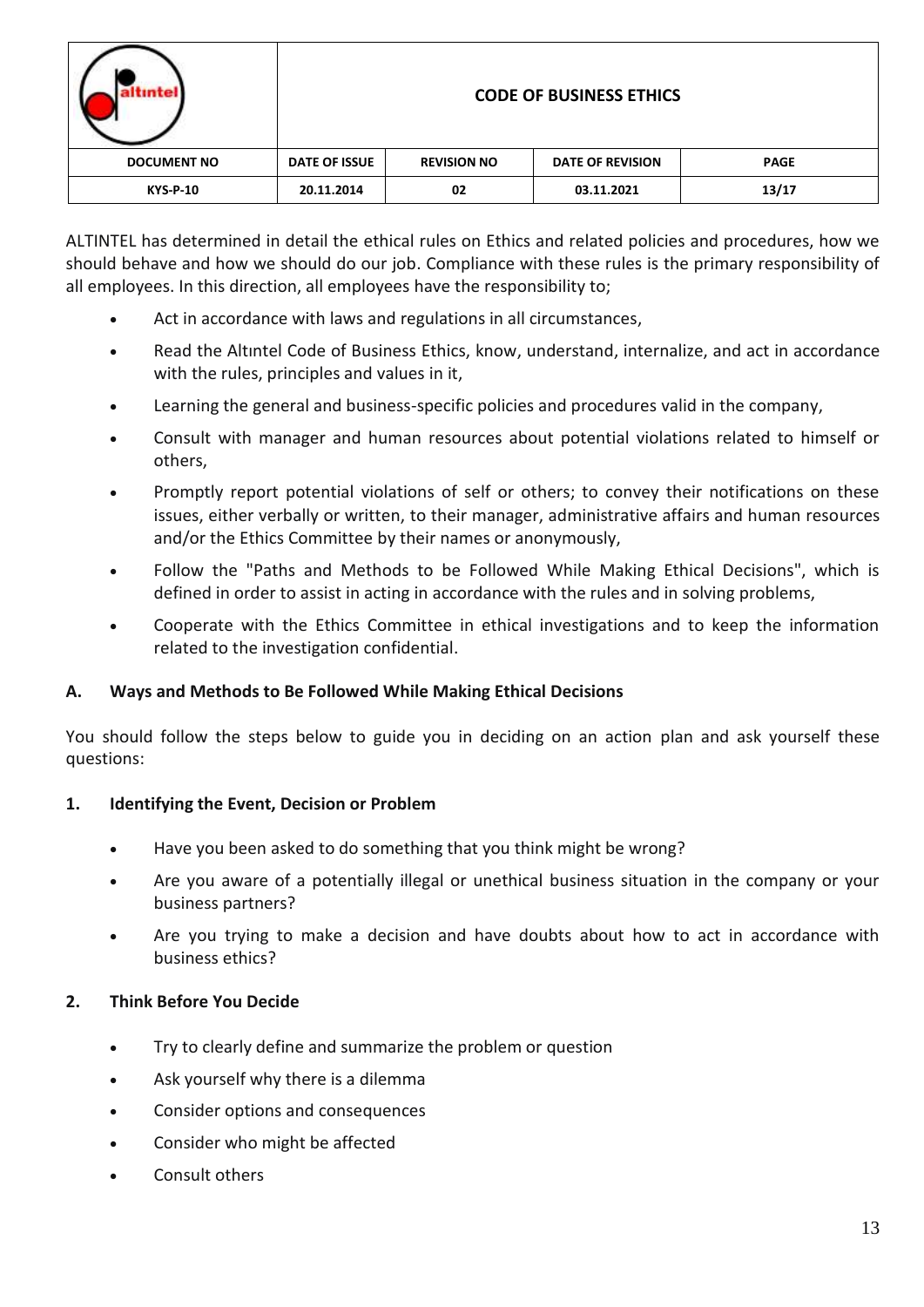| intel              | <b>CODE OF BUSINESS ETHICS</b> |                    |                         |             |  |
|--------------------|--------------------------------|--------------------|-------------------------|-------------|--|
| <b>DOCUMENT NO</b> | DATE OF ISSUE                  | <b>REVISION NO</b> | <b>DATE OF REVISION</b> | <b>PAGE</b> |  |
| <b>KYS-P-10</b>    | 20.11.2014                     | 02                 | 03.11.2021              | 14/17       |  |

### **3. Decide on an Action Plan**

- Identify your responsibilities
- Review all relevant facts and information
- Consult appropriate company policies, procedures, and professional standards
- Assess risks and think about how you can reduce them
- Try to create the best action plan
- Consult others

### **4. Test Your Judgment**

- Review questions that should be asked from an ethical perspective
- Review your decisions within the framework of the company's core values
- Make sure you consider company policies, laws, and professional standards.
- Consult others and consider their views within your planned action plan.

### **5. Proceed with Determination**

- Share your decision with the relevant people along with your reasons
- Share what you have learned
- Share your success story with others

### **B. 4 Essential Questions to Consider**

- **1.** Is this activity/behavior in compliance with laws, rules, and traditions? (Standards)
	- Does it meet professional standards?
	- Is it legal?
- **2.** Is this activity/behavior balanced and fair? Would we be offended if the competitor firm (someone else) did it? (Sense of justice)
	- Is it true for you?
- **3.** Would our company and stakeholders be offended if all the details of this event were made public? (Feelings and ethical values)
	- Would you be in a difficult situation or embarrassed if others knew that you were behaving in this way?
	- Could it have negative consequences for you or your Company?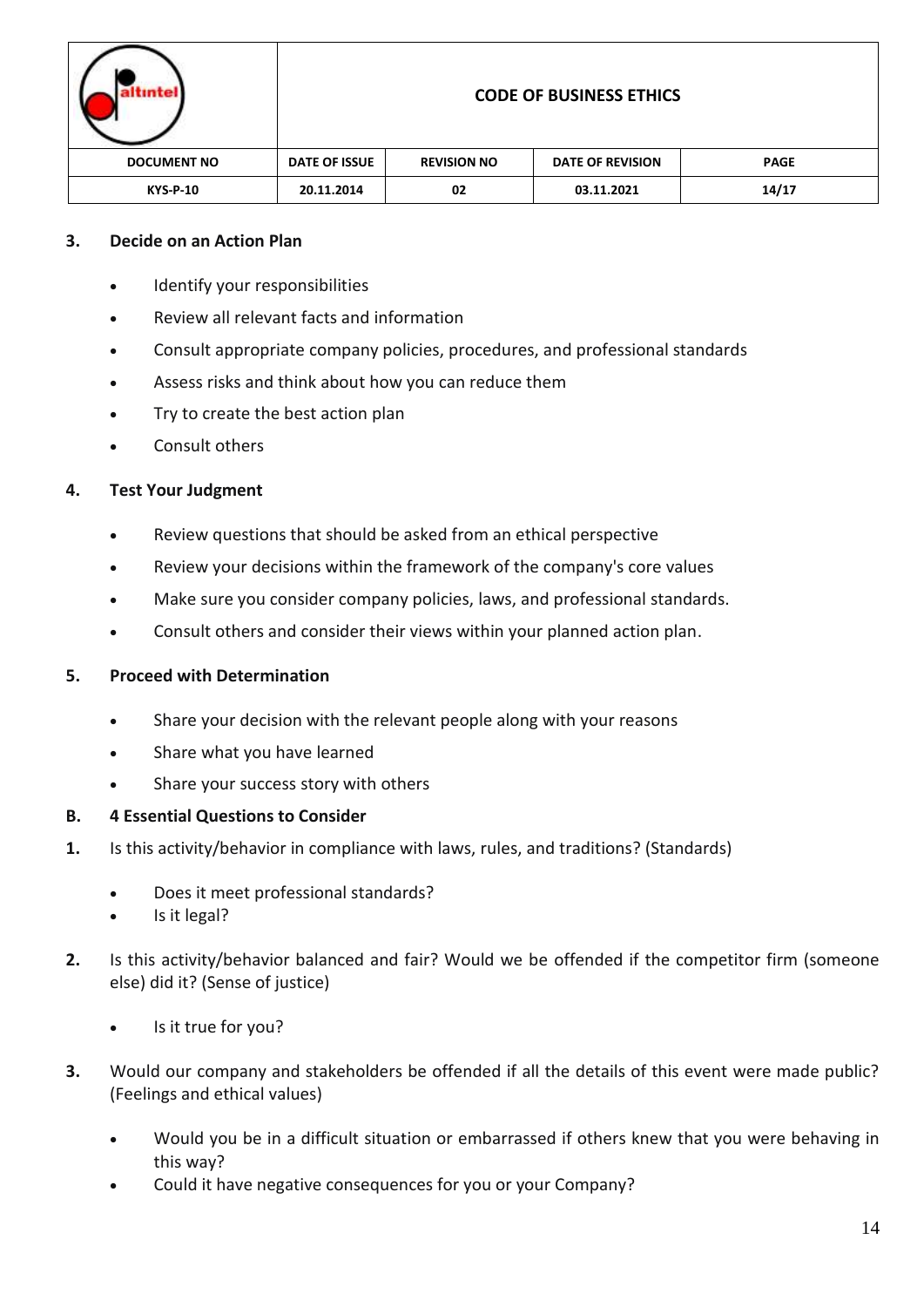| intel              |                   |
|--------------------|-------------------|
| <b>DOCUMENT NO</b> | DATE <sub>(</sub> |
| <b>KYS-P-10</b>    | 20.1              |

### **CODE OF BUSINESS ETHICS**

| <b>DOCUMENT NO</b> | DATE OF ISSUE | <b>REVISION NO</b> | <b>DATE OF REVISION</b> | <b>PAGE</b> |
|--------------------|---------------|--------------------|-------------------------|-------------|
| <b>KYS-P-10</b>    | 20.11.2014    | 02                 | 03.11.2021              | 15/17       |
|                    |               |                    |                         |             |

- Who else might be affected (other employees within the company, you, shareholders, etc.)?
- **4.** To what extent does "perceived truth" coincide with "objective truth"?
	- How would it be reflected in the newspapers?
	- What would a reasonable person think in the same circumstances?

# **V. RESPONSIBILITIES OF MANAGERS**

Altıntel managers have additional responsibilities beyond the responsibilities defined for employees within the framework of ALTINTEL-ETHICS. Accordingly, managers are responsible for:

- Ensuring that a corporate culture and work environment that supports the Code of Ethics is established and maintained,
- Setting an example for the implementation of ethical rules and training their employees on ethical rules.,
- Supporting their employees in submitting their questions, complaints, and notifications regarding the Code of Ethics,
- Guiding on what to do when consulted, taking into account all notifications and conveying them to the Ethics Committee as soon as it deems necessary,
- Ensuring that the business processes under their responsibility are structured in a way that minimizes the risks related to ethical issues and to implement the necessary methods and approaches to ensure compliance with ethical rules.

# **VI. RESPONSIBILITIES OF ETHICS ADVISORS**

Code of Ethics Advisors are responsible for

- Guiding and advising on questions and issues raised by employees on ethics within the Company,
- Directing the non-compliances that cannot be resolved within the Company or whose resolution requires investigation, to the Ethics Committee,
- Contributing to the resolution of internal ethical non-compliances which they receive upon the request of the Ethics Committee,
- Reporting ethical questions and nonconformities to the Ethics Committee regularly or when requested, together with the results,
- Being the contact person from the company in the investigations of the Ethics Committee and providing the necessary support to the investigations,
- Following, monitoring, and supporting the effectiveness of ALTINTEL-ETHICS practices carried out in the Company.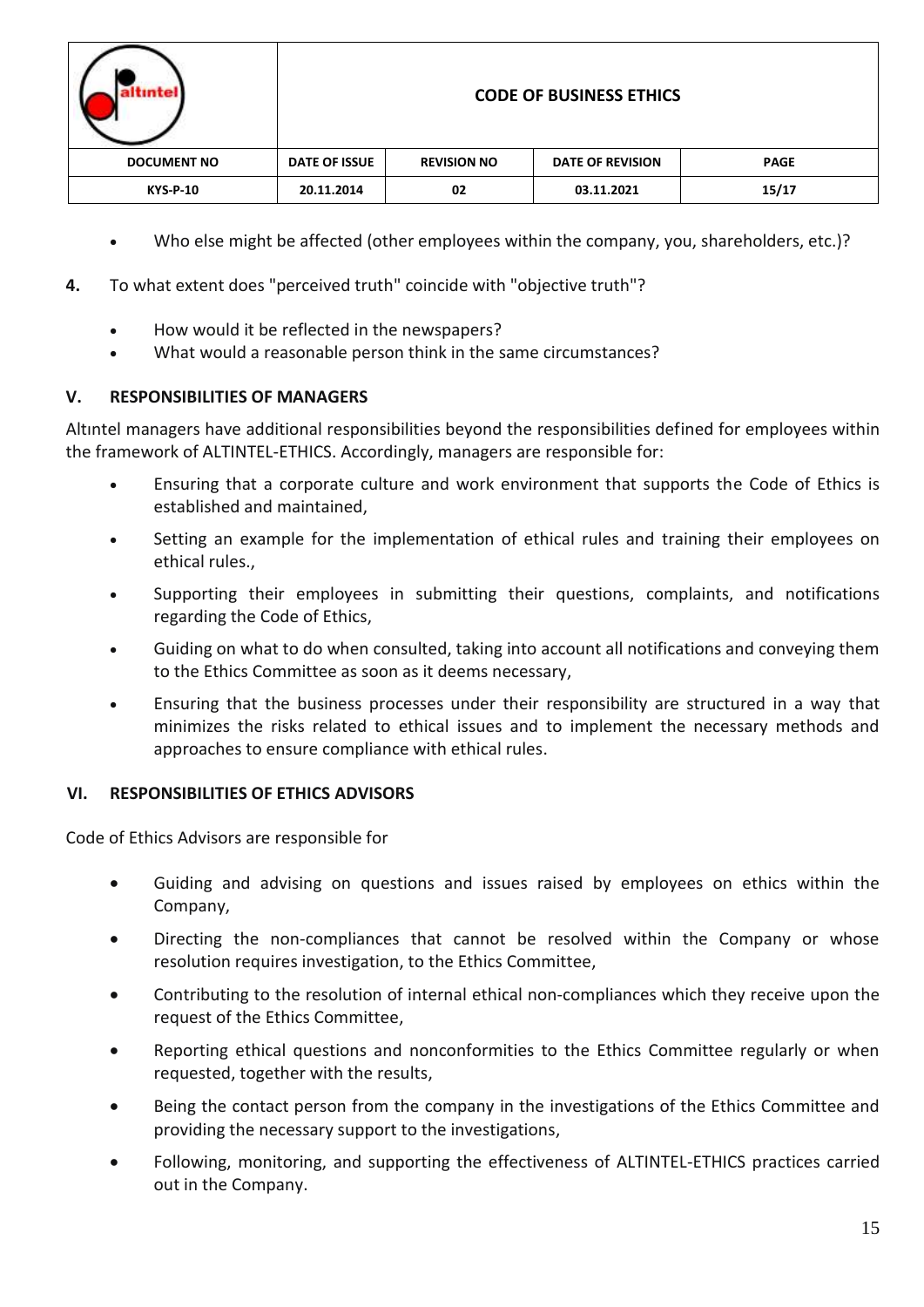| <b>ntel</b>        | <b>CODE OF BUSINESS ETHICS</b> |                    |                         |             |  |
|--------------------|--------------------------------|--------------------|-------------------------|-------------|--|
| <b>DOCUMENT NO</b> | <b>DATE OF ISSUE</b>           | <b>REVISION NO</b> | <b>DATE OF REVISION</b> | <b>PAGE</b> |  |
| <b>KYS-P-10</b>    | 20.11.2014                     | 02                 | 03.11.2021              | 16/17       |  |

#### **VII. OTHER RESPONSIBILITIES**

- Company senior management is responsible for the effective implementation of ALTINTEL-ETHICS or the Code of Business Ethics specific to their company which they may create within this framework and the creation of a culture in which this is supported
- The Code of Business Ethics and all relevant policies are reviewed, revised and documented by the Personnel, Purchasing and Security Department Manager with the recommendations of the Ethics Committee and announced to the company with the approval of the General Manager.
- Company Administrative Affairs and Human Resources is responsible for all employees to:
- Inform the employees about the Code of Ethics, provide trainings in certain periods in order to ensure the clarity of the policy and rules, and ensure the continuous communication of this issue with the employee,
- Ensure that those who are employed in the company read the code of ethics, be informed about it and sign the Business Ethics notification document regarding what they have read,
- Read and sign the Code of Ethics.

#### **Company management in cooperation with the Ethics Committee is responsible for;**

- Ensuring the confidentiality of complaints and notifications made within the framework of the Code of Ethics and protecting individuals after their notifications,
- Ensuring the occupational safety of the reporting employees,
- Ensuring that complaints and notifications are investigated in a timely, fair, consistent and sensitive manner and taking the necessary actions decisively as a result of violations.

#### **VIII. ANALYSIS OF NON-COMPLIANCE WITH THE CODE OF ETHICS**

Those who violate the Code of Business Ethics or Company policies and procedures will be subject to various disciplinary sanctions, up to the level of being asked to leave the job if necessary. Disciplinary sanctions will also be applied to those who approve or direct the inappropriate behavior and actions that cause breaking the rules, or who have knowledge of these issues and do not make the necessary notification properly.

### **A. Ethics Committee**

The Ethics Committee is responsible for investigating and resolving complaints and notifications regarding violations of ethical rules within the scope of Altıntel Liman ve Terminal İşletmeleri A.Ş. Code of Business Ethics (ALTINTEL-ETHICS). Working under the Altıntel General Manager, the Ethics Committee consists of people in the following positions: